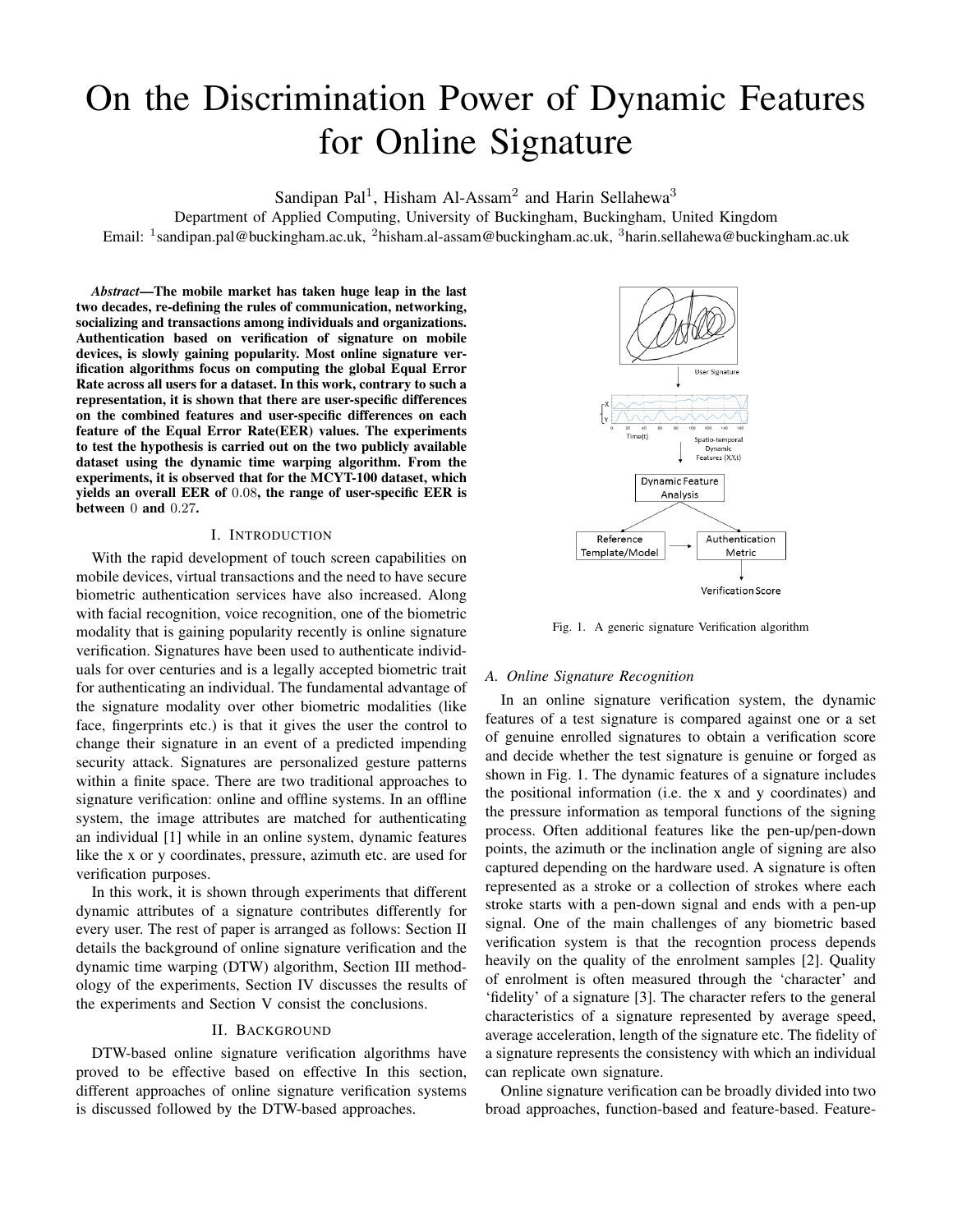TABLE I EER VALUES OF DIFFERENT DTW-BASED APPROACHED ON THE MCYT-100 DATASET

| Method           | EER  | Reference |
|------------------|------|-----------|
| Kholmatov et al. | 0.09 | [9]       |
| Faundez-Zanuy    | 0.05 | [10]      |
| Muramatsu et al. | 0.10 | [11]      |
| Maiorana et al.  | 0.05 | [12]      |
| Barkoula et al.  | 0.06 | [13]      |
| Sharma et al.    | 0.02 | 141       |

based approaches include converting the dynamic features into a fixed length feature vector and then comparing them using using histograms [4] or distance-based functions. Though feature-based models are computationally inexpensive, the function-based approaches like dynamic time warping and hidden markov models [5] yield better accuracy as it gives a better representation of the distribution of the original data. Generative classifiers like Gaussian-mixture models as well as discriminative classifiers like Support Vector Machines [6] and multilayer neural networks [7] are used for classification in these model-based approaches.

## *B. DTW based online signature verification*

The DTW algorithm finds its earliest application in the speech recognition algorithms where two varying lengths of speech signals are matched against one another to get a similarity score [8]. DTW has been used widely to solve the signature verification problem for nearly a decade [9] [13]. TABLE I lists the performance of the different variations of the DTW algorithm on the MCYT-100 dataset.

In [12], the authors propose a template protection scheme using a transformation function and the DTW algorithm to secure the privacy of the enrolled signatures. A local-based feature approach is adopted in [15] to distinguish between a genuine and forged signature within an authentication system. A sparse implementation of the DTW algorithm was introduced where the distance is computed on a select number of extreme points of the signature trace in [16]. The sparse implementation was improved in [17] using a string edit distance function. Another variant of the DTW implementation is introduced in [10], where the algorithm is amalgamated with a vector quantizer and classified using neural networks. Using the similar DTW-VQ strategy, authors in [14] propose an enhanced mechanism to vote a binary cost matrix along the warping path to account for the distortions between the two compared signals.

### III. METHODOLOGY

The proposed hypothesis is validated through a number of experiments on 2 widely used datasets for online signature verification.

#### *A. The Hypothesis*

As mentioned in II, there are number of proposed online signature verification algorithms. As shown in TABLE I, all the algorithms report a global EER value for the whole dataset.



Fig. 2. A genuine signature of user number 50 of the MCYT-100 dataset



Fig. 3. A genuine signature of user number 50 of the MCYT-100 dataset



Fig. 4. A skilled forged signature of user number 50 of the MCYT-100 dataset

EER values for online verification system forms the basis for choosing a threshold based on the intersection point of the false acceptance rate and the true acceptance rate for the system. Having a common global threshold for a range of users affects the performance of the verification system in real life scenarios.

The hypothesis behind this work is that there are userspecific differences on the combined features and user-specific differences on each feature of the EER values. Experiments show that different features in a signature contributes different amount of information for different users. To test out hypothesis, the normalized DTW score between every pair of genuine signatures and also every pair of genuine and skilled forgery signatures is computed for each user. The EER values are computed for the whole feature matrix as one signal as well as taking individual features as individual signals to demonstrate the user-based variation within a dataset.

## *B. Feature Extraction*

Each sample point of an individual signature  $(S)$  in the dataset is represented by a set of positional  $(x, y)$  and pressure p features. From these raw feature, a set of basic derived features are obtained at each sample point. These include the differences of x co-ordinate, y co-ordinate and the pressure between consecutive points, as well as other derived features angle, speed, velocity, acceleration *etc*.

For sample points  $i = 1, 2, 3, \dots, n$ , where n is the total number sample points, the basic derived feature are obtained by:

$$
\delta x(i) = x(i+1) - x(i),\tag{1}
$$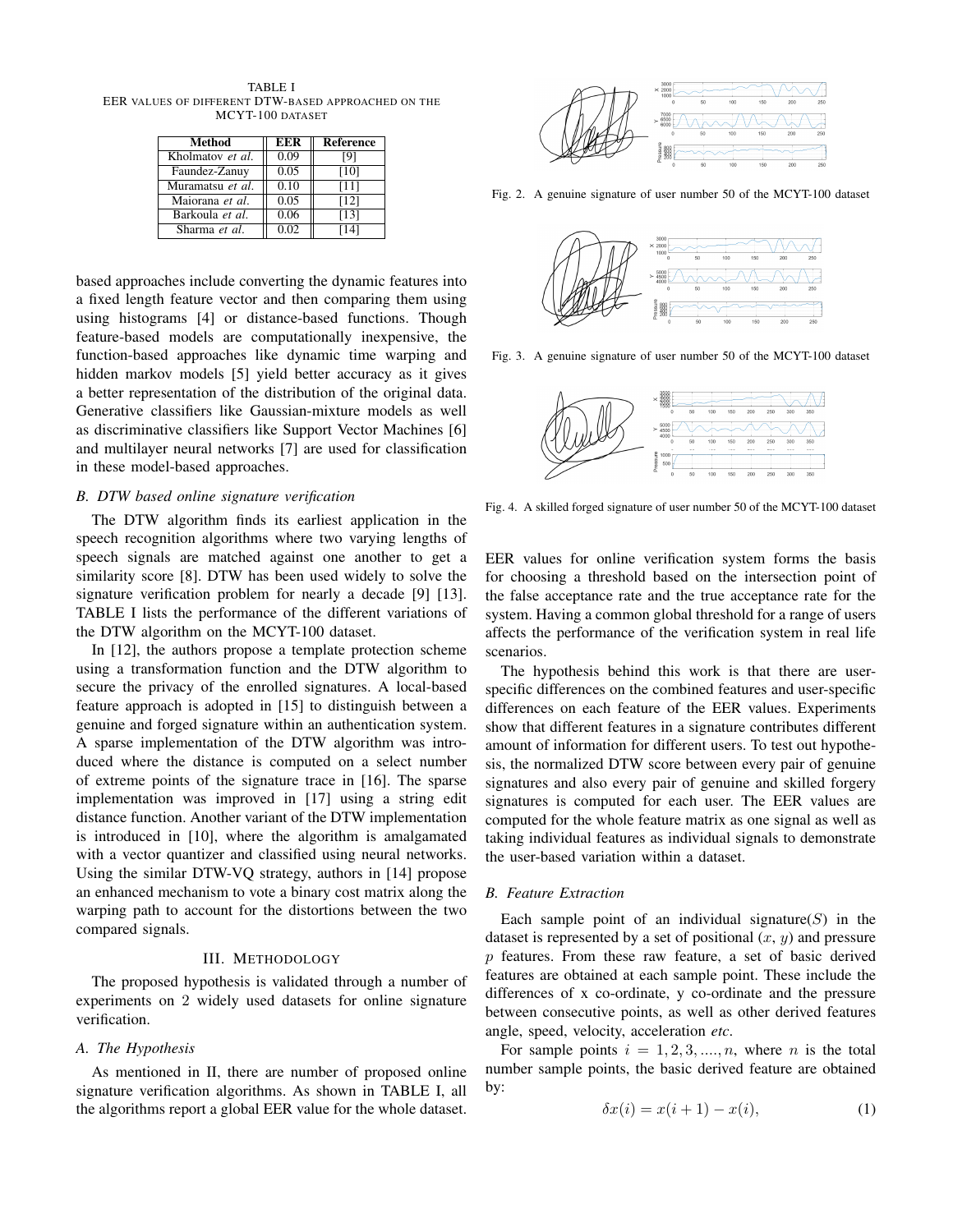$$
\delta y(i) = y(i+1) - y(i),\tag{2}
$$

$$
\delta p(i) = p(i+1) - p(i). \tag{3}
$$

Hence, each sample point of a signature is represented by a three dimensional feature vector  $f_i = \delta x, \delta y, \delta p$  and each signature S is represented by a feature matrix ( $F<sub>S</sub>$  =  $f_1, f_2, \ldots, f_{n-1}$ ). Each feature matrix  $F_S$  is further scaled to have a zero mean and unit variance.

# *C. Dynamic Time Warping*

Dynamic Time Warping is an algorithm to find the similarity score and the path of alignment between a pair of time series signal of varying lengths. For two feature matrices  $F_A$  and  $F_B$ of lengths  $u$  and  $v$  respectively, a cost matrix  $C$  of dimension uxv is obtained. The  $(uxv)$ th position of the cost matrix is populated with the dissimilarity scores between the feature matrices  $F_A$  and  $F_B$  by computing the Euclidean distance between the uth sample point of  $F_A$  and the vth sample point of  $F_B$  denoted by  $d(u, v)$ .

One of the main aims of the DTW algorithm is to find an optimal warping path  $[ W = (a_1, b_1), (a_2, b_2), ..., (a_{W_l}, b_{W_l})]$ , so that the distance along the warping path is minimized subjected to the boundary conditions of monotonicity and continuity with an anchored beginning  $[(a_1, b_1) = (1, 1)]$  and anchored ending  $[(a_{\mathcal{W}_l}, b_{\mathcal{W}_l}) = (u, v)]$  of the cost matrix C. The optimal minimization along the warping path is obtained by the following recursion:

$$
\gamma(u,v) = d(u,v) + \min\begin{cases} \gamma(u,v-1) \\ \gamma(u-1,v-1) \\ \gamma(u,v-1), \end{cases}
$$
 (4)

where  $\gamma(u,v)$  is the cumulative distance upto the current element. Since the length of the two feature matrices are different, the cumulative distance score of the optimal warping path is normalized over the length of the path  $(W_l)$ .

## *D. Dataset for testing the Hypothesis*

The two popularly available datasets that are used to test the hypothesis are MCYT-100 [18] and SUSIG [19]. The MCYT-100 dataset consists of 100 individuals with 50 signatures per individual. For every user, there are 25 genuine samples and 25 skilled forgery samples. In the SUSIG dataset, there are 94 individuals with 20 genuine samples from two different sessions and 10 skilled forgery samples. Both the dataset contain the positional information (x and y coordinates) and the pressure information of each user signature trace. The temporal information in the SUSIG dataset has been ignored for this work.

## IV. DISUCSSIONS

For this work, only the positional and pressure features are used for both the datasets. Fig. 2 and Fig. 3 shows 2 genuine signatures of an user within the MCYT-100 dataset. It is clearly evident that variations between the positional features and pressure features for a genuine signature are minimal.

TABLE II AVERAGE EER VALUES OF INDIVIDUAL DYNAMIC FEATURES OF THE MCYT-100 DATASET AND THE SUSIG DATASET

| <b>Dataset</b>  |      | <b>Overall</b>       |
|-----------------|------|----------------------|
| <b>MCYT-100</b> | 0.09 | .08                  |
| <b>SUSIG</b>    |      | $\mathbf{4}^{\circ}$ |

Since the warping path of the cost matrix is selected based on the minimal cost, the resultant score obtained is extremely low. If the positional features of the genuine signature is compared to the positional features of the forged signature, it can be seen here also the variations are minimal as the forged signature is done by a skilled forger. It must also be noted that between the x and y coordinate values, the y values offer more discriminative information for this user than the x values. This is mainly due to the orientation of the signature. However, when the pressure attribute is compared, it can be seen that there are minor variations between the 2 genuine signatures but the variation is major between a genuine and a forged signature. This highlights the importance of the pressure attribute for any online signature verification method. Even though the forged signature looks similar to the genuine signature and the positional features bear minor variations, it is the pressure attribute has the highest discrimination power to distinguish between the genuine and forged signature.

## *A. User-based differences on the whole feature matrix*

The overall EER for the DTW algorithm using only three dynamic features is 0.08. Though is this lower than stateof-art algorithms, in this work, it is highlighted that such a global EER value is not enough to determine the threshold of the verification system. As shown in Fig. 5, the user specific EER values, and it can be observed the for certain users, the EER is as low as 0 while the highest value is around 0.27. This signifies that the quality and robustness of the signatures of certain users are extremely high as compared to others. Even in the SUSIG dataset as shown in Fig. 6, the variations among the users are even larger with a range of 0 to 0.70 whereas the overall EER for the whole dataset is only 0.47. Though EER is only an indicative representation, computing the global EER across all users is an incorrect representation of the performance and should not be used as a basis for setting the threshold for a verification system.

# *B. User-based differences on individual features*

On further investigation, at a feature-level, it is observed that the different features have different levels of discrimination power for different users. Table II shows the average EER across all users for individual features for both the datasets.

Table III shows the extreme variations of a few selected users of the MCYT-100 dataset. It can be observed that for users like userID 19, an EER of 0 can be achieved only with the x and y coordinate values whereas for users like userID 33, the additional pressure information is needed to achieve maximum accuracy. Again for users like userID 27 and 28, there is contribution of each of the dynamic features.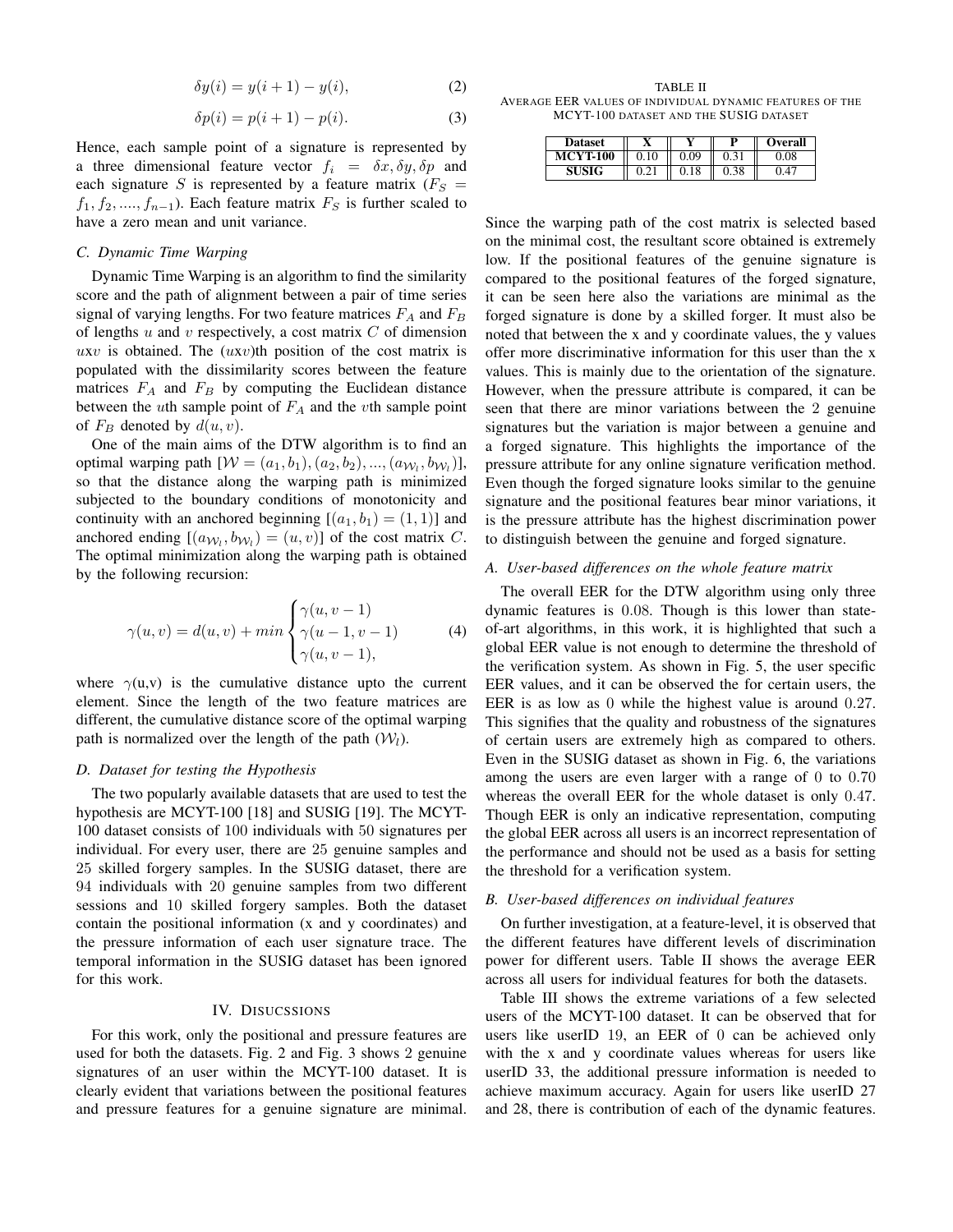

Fig. 5. EER distribution of individual users of the MCYT-100 dataset



Fig. 6. EER distribution of individual users of the SUSIG dataset

Hence, it can be concluded that the dynamic features of a signature contribute different varying amount of information for different users.

User-specific threshold are being proposed in recent times [20], to have a robust solution, along with the threshold, the contribution of each feature should be user-specific and adaptive. The discriminative power of each feature varies from user to user and contributes to the biometric trait of an individual. Hence for a plausible real life solution, an adaptive weighting of features is required as opposed to having an equal weighting for each of features as advocated by all the proposed algorithms.

### V. CONCLUSIONS

The hypothesis proposed that different dynamic features contribute differently for each user is tested using the DTW algorithm on two publicly available datasets. Though variations of the DTW algorithm seem to achieve good results on datasets, for real-life implementation of an authentication engine, these results are hard to replicate as a global EER value irrespective of users is not indicative of the performance of the algorithm. Experiments reveal that there are user-specific differences in the EER values at a global level as well as at

TABLE III EER VALUES OF INDIVIDUAL FEATURES OF SELECTED USERS OF THE MCYT-100 DATASET

| <b>UserID</b> | x     |      | P    | Overall |
|---------------|-------|------|------|---------|
| 19            |       |      | 0.10 |         |
| 33            | 0.04  | 0.03 | 0.14 |         |
| 67            | 0.003 |      | 0.12 |         |
| 51            | 0.25  | 0.31 | 0.47 | 0.09    |
| 27            | 0.24  | 0.31 | 0.45 | 0.18    |
| 28            | 0.45  | 0.30 | 0.41 | 0.28    |

feature level. Having equal contribution of dynamic features in the feature matrix does not work for all users. In future, the authors would like to investigate the use of a weighted contribution of the dynamic features for online signature verification so that an adaptive user-specific threshold could be formulated based on the quality of the enrolled genuine signatures.

#### ACKNOWLEDGMENT

The authors would like to thank Innovate UK and Deepnet Security (www.deepnetsecurity.com) for funding this work through a Knowledge Transfer Partnership research grant.